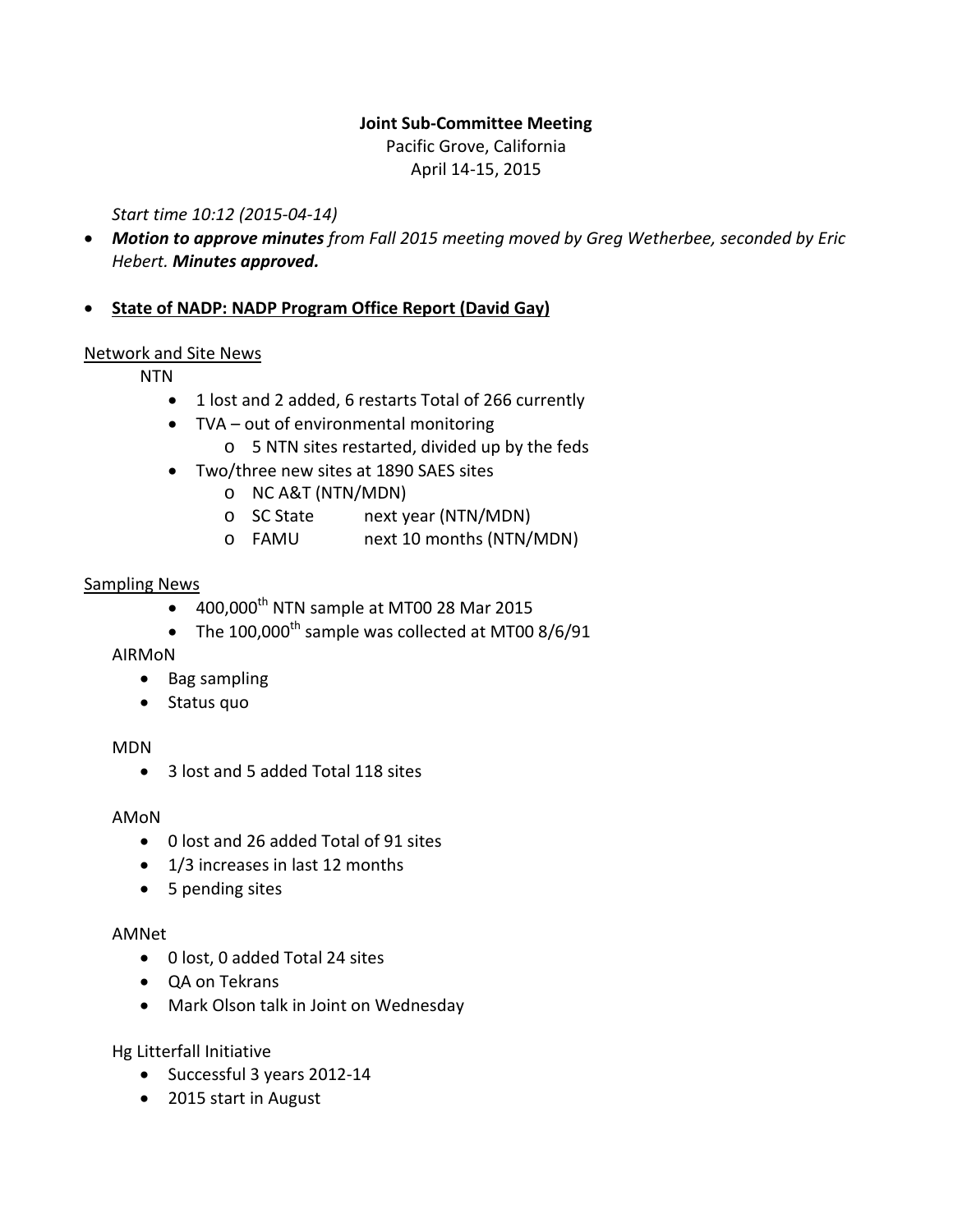• 13 sites (PR is weekly)

Sites in jeopardy of closing (as of March 2015)

- Mini newsletter to stakeholders
- 6 NC sites will lose funding (these are pre-1985 sites)
- 1 NY site is to move and restart
- 3 MDN sites in AK
- Recently closed 2 KS sites
- Sites recently refunded include 5 TVA sites and WA03

#### Data Highlights

- Data availability
- 1. Final data up to 2013
- 2. Data since 2013 are either Preliminary (on web), at PO or collected
- Data Format Change
	- o NTN/AIRMoN/MDN data on the web
	- o Data status column
		- $\blacksquare$  1 = from lab, will not be shown
		- $\blacksquare$  2 = preliminary
		- $\blacksquare$  3= final
	- o Adding bromine data for NTN/AIRMoN
	- o QR Code (A/B/C) for NTN will be consistent with MDN, AIRMoN
	- o Methyl Mercury Data
		- 2002 through current will update as move forward
		- **Separate from Total Hg database**

## Equipment News

- Aerochem
	- o 33 motor boxes, no clocks, 15 sensors
- NCON
	- o Not a bad winter overall
	- o Only 4 motorboxes since 2007
	- o Thies covers are cracking, 25 have cracked
	- o Currently rebuild with Thies parts
	- o May be able to make them on the mill using Delrin plastic for 1/3 of the price of thies parts
	- o Jack and Martha have retired, Bly Hartley has taken over, the company moved from Crawford, GA to Arnoldsville, GA
	- $\circ$  The cost of single and double MDN collectors has gone up  $\sim$ \$600, no change to NTN. It has been 4 years since the last price increase.
- ETI
	- o NOAH IV price change, the first in 9 years. NOAH ~\$220 increase, SC115 ~\$30 more
- Current E-gage Network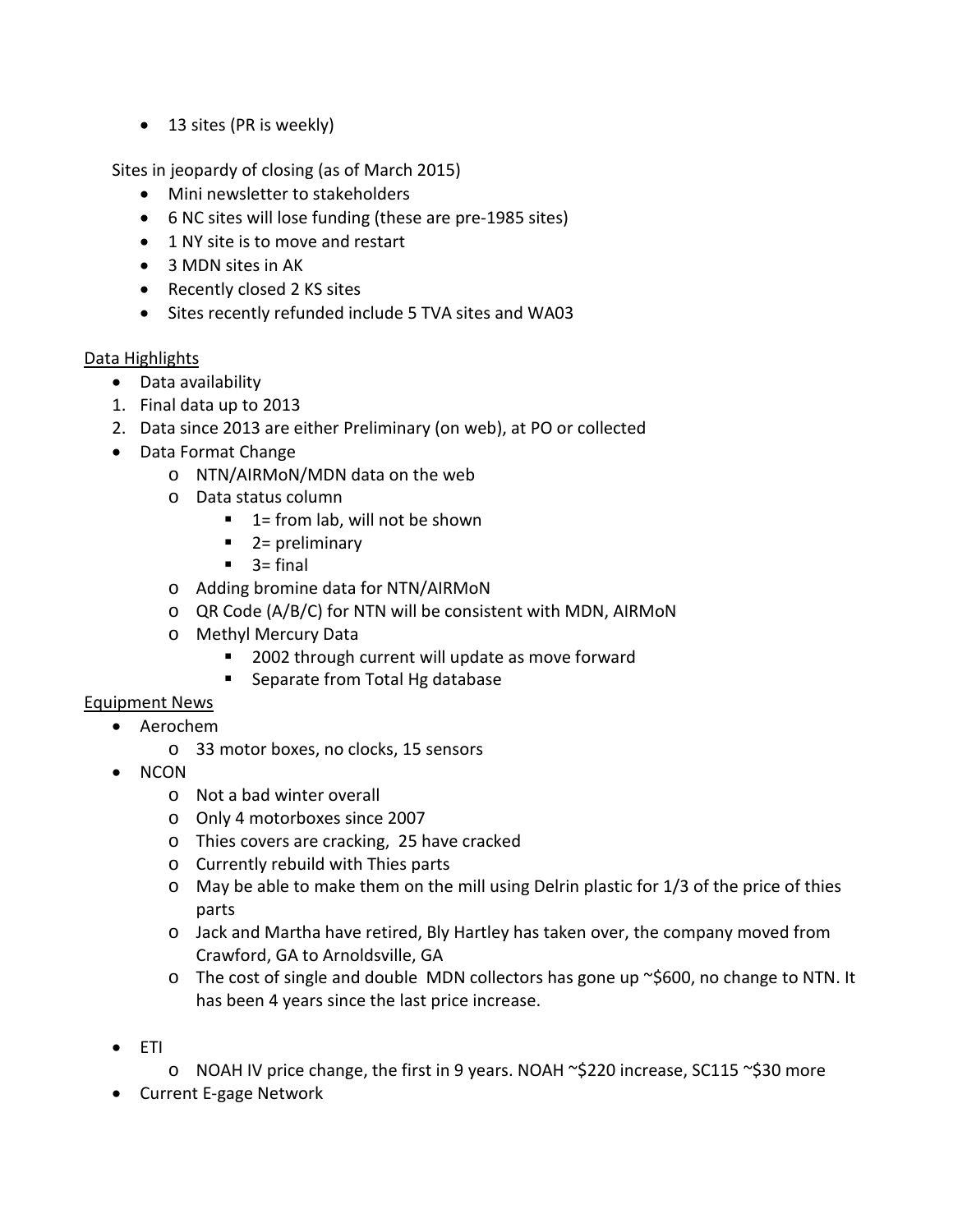- o 278 of 312
- o 90.3% are digital
- o NTN 89.1%
- o MDN 94%
- o ~37 sites are still Belfort

### Other Highlights

- New 5 year agreement with SAES NRSP#3 2015-2019
- Quarterly newsletter  $-2^{nd}$  one is out
- Ella Ashford wins  $1^{st}$  place with NADP related science fair project in WA
- Milky Rain in eastern WA and northern OR
- 236 journal articles using NADP data
- EROS will work on more stats from the publications
- Chul-un Ro of Environment Canada retired
	- o An article written about Ro "A Scientist's Love for Creation"
	- o http://www.tyndale.ca/magazine/volume-3-2/scientists-love-for-creation

## • **CAL Status Report (Chris Lehmann)**

o *Detailed report is posted at* http://go.illinois.edu/NADPCALReport

## Site Operations and Site Support

- **Milestones** 
	- $\circ$  400,000<sup>th</sup> sample collected
	- o AIRMoN is approaching 30,000 (Since 1992)
	- o AMoN is approaching 10,000 (Since 2007)
- NTN
	- o 4 new sites, 5 closed and 43 with significant issues (i.e. power, equipment, e-gage, winter, other)
- AIRMoN
	- o Bag sampling update initiated on Oct 1
	- o Failures of 450 wet samples there were 8 failures
	- o AIRMoN bag leak video
		- Pin prick holes
		- Additional tests in the lab
- AMoN
	- o 28 new sites 0 closed
	- o No significant issues
	- o New screw type coupler the site operators like the change
	- o Occasional high travel blanks
	- o Diffusion bodies still breaking in transit
	- o New AMoN packaging? Zip lock bags rather than jars, testing in the lab
- Training Webinars 2015 upcoming webinars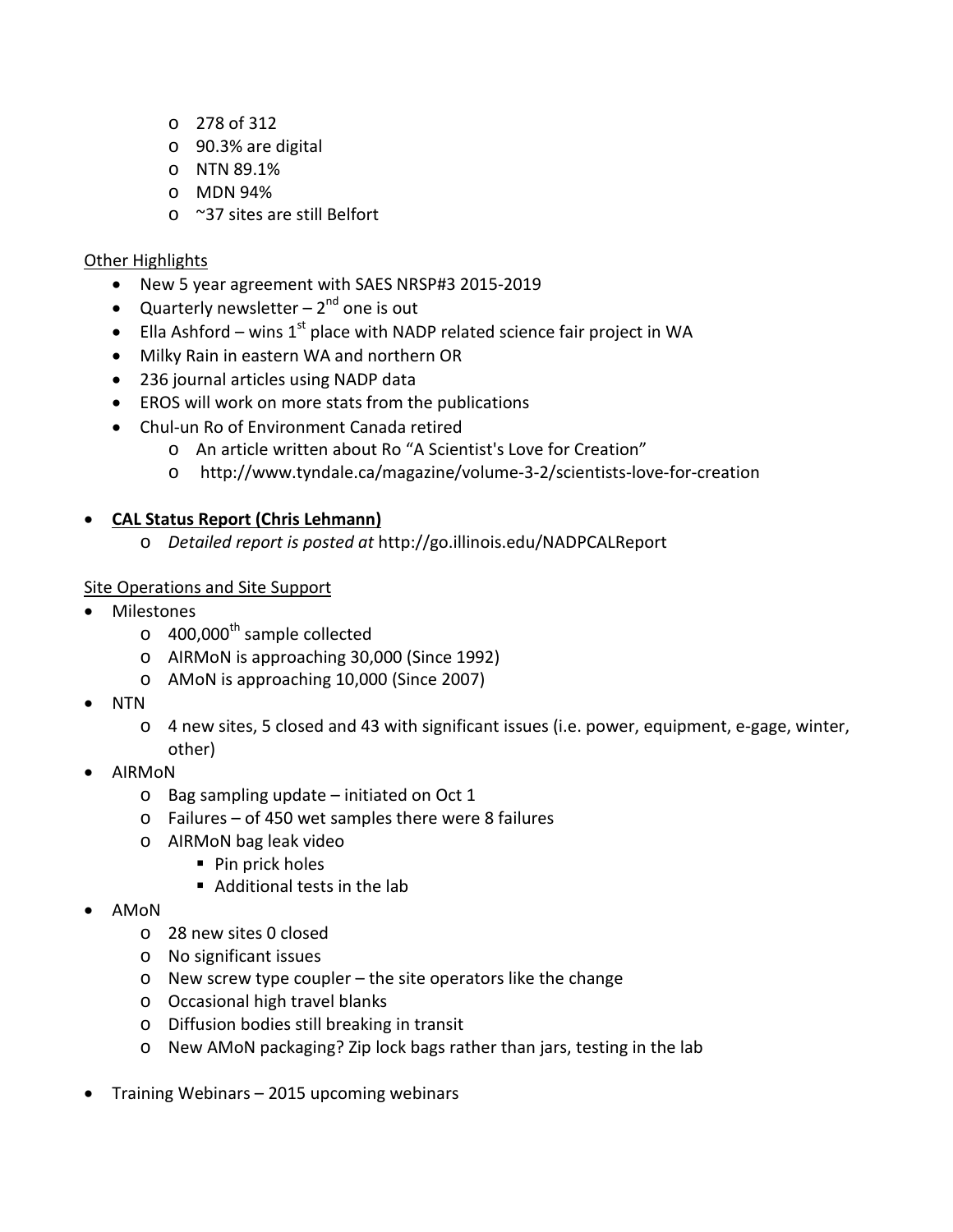- o May 6 Summerization and Site Maintenance
- o July You and your solar panel
- Lab Operations
	- o Oct 2014 60mL Nalgene were rinsed with tap water
	- o Discovered from internal filter blank
	- o 236 affected samples (analyzed), 208 archive splits were re-analyzed, the other 28 were invalidated
	- o Revised NTN Sample Processing as of Jan 1, 2015
	- o AIRMoN reprioritized in March 2015
	- $\circ$  25% of 133 samples that only had pH/conductivity previously, now have a full analysis
	- o Leaking Bottles re-use increases in leakage
		- Options for 1 use bottle (would require 1L to  $\frac{1}{2}$  L)
		- $\blacksquare$  Leaks in and out of bottle introducing contamination
		- As bottles age leaks increase
		- Option to select a cut-off for usage to eliminate leakage
		- Referred to NOS
	- o Instrument replacement New ICP and pH/Conductivity (SCP Science) May 2015 delivery
		- Report provided at Fall meeting
- **Quality Assurance** 
	- o 2013 QA report published
	- o 2014 QA report in preparation
	- o 2014 QA Plan published
	- o SOP's (51) available on request
	- o 2015 Instrument Detection Limits (IDL) is slightly up, the Method Detection Limits (MDL) is down
- Data Management
	- o Data delivery NTN (50 days); AMoN (44 days); AIRMoN (43 days)
- **QA Report (Mark Rhodes)**
- 2013 QA Reports are posted; 2014 reports are in progress
- External HAL Review
	- o July 28-30, 2015
	- o Dennis Jackson (SRNL), Chris Rogers (AMEC), Ted Struzeski (USGS), Richard Tanabe (EC)
- QAAG Conference Call
	- o 5 year review schedule, it would follow contract period
- Site Surveys
	- $\circ$  AIRMoN (3); MDN (23); NTN (57); Co-located (14); AMNet (14 2x2); AMoN (2)
	- o Cracks in shelter for AMoN Remind operators to inspect and report
- Travel Blank Concentrations
	- $\circ$  2009-2014 creeping up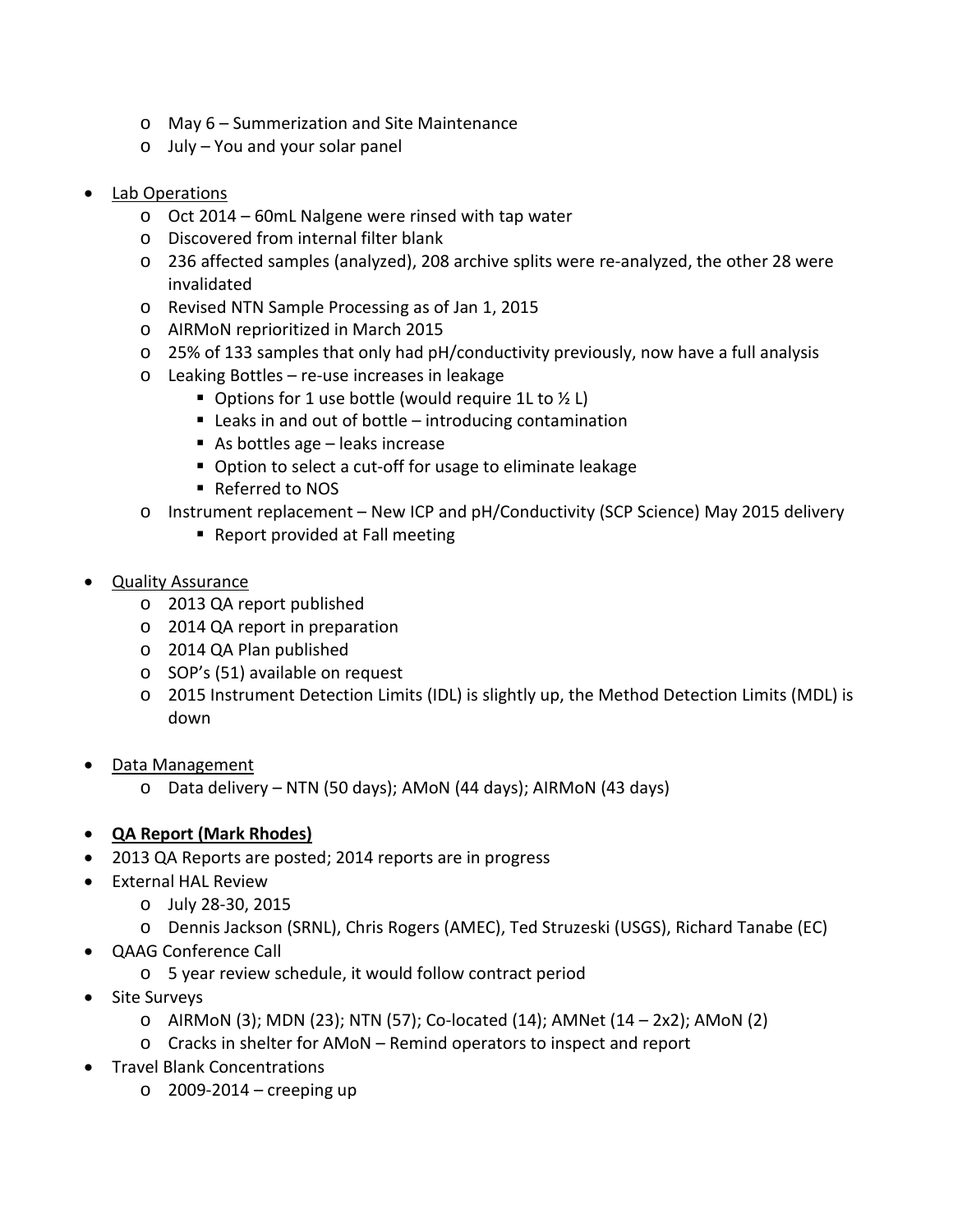- $\circ$  2015 big drop
- o decrease in individual samples \*ULine/Kimwipes are bad High in NH#\*
- o drop in concentration once ULine/Kimwipes removed from process
- DQO Special Studies
	- o Bucket Split Study participation 5/5 AIRMoN; 22/26 NTN
		- QA sample provided
		- How much variability introduced by operator
	- o Field Split Study participation
		- Is aliquot taken representative of entire sample
		- NTN 14/25 when field sample is  $>500g$
		- Bag results are great, within noise of instrument when compared to MDL results from lab
		- Buckets not as clean as bags but still reasonable results
- **Sub-committee Chairs**
- Chairs provided agenda overviews

## 2015-05-15

## *Start time 13:55*

## • **Subcommittee Reports**

- o EROS (Pam Padgett) refer to EROS minutes
- o DMAG (Bob Larson)
	- $\blacksquare$  Inaugural meeting  $-3$  people, overlap with QAAG, CLAD
	- Who should participate CAL, HAL, Bob L., each network, data users
	- **Motion: 24 samples processed after 2015 Jan 1 processed with new method. Treat** those as they should have been – remove chemistry, low volume samples
	- Conference call in May on MeHg data
	- **Documentation plan**
- o CLAD (Jason Lynch) refer to CLAD minutes
- o NOS (Amy Ludtke) refer to NOS minutes
- o EROS (Pam Padgett) refer to EROS minutes
- o TDEP Status Report (Gary Lear) refer to TDEP minutes
	- Current status of TDEP maps version 2014.02 for 2002-2013 available on CASTNet/NADP websites
	- Plans for 2015.02 expected in June 2015 Ammonia, base cations, sea salt sulfate
	- **Motion: separate meeting day in the future**

# • **HAL Report (Bob Brunette)**

- o Site start-ups and shut-downs summary for 2014
- o Pacific NW high mercury deposition funding will expire at the end of 2015
- o MDN Hg Lab cross training staff
- o Equipment modernization update
	- **MDN ACM=59 NCON=59**
	- Belfort 11 E-gage=107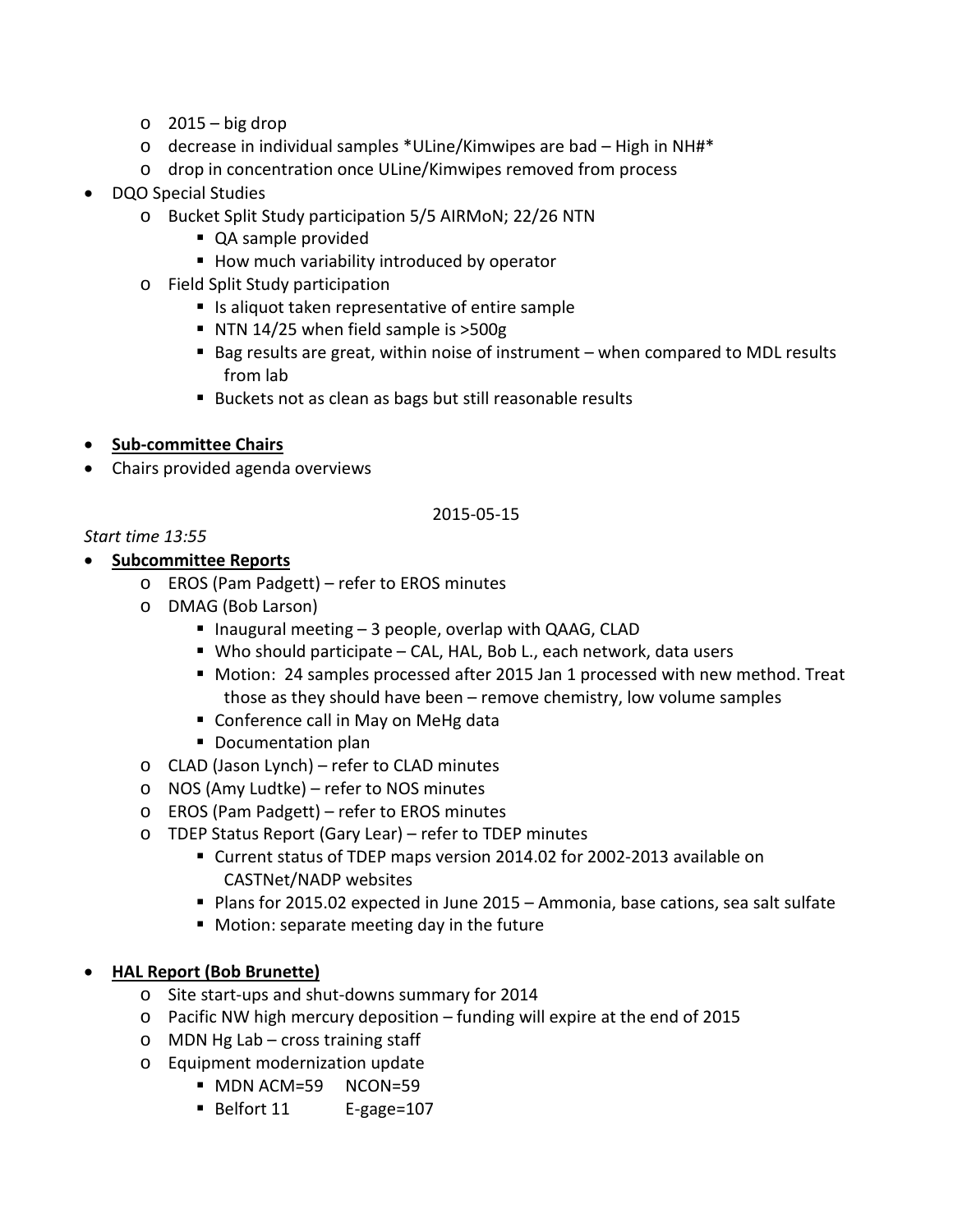- o Global Mercury Observation Systems (GMOS)
- o Site Liaison Activity summary
	- Field tech support 317 calls and 304 e-mails
- o 2012 HAL Review summary
	- Access to SQL progress update database conversion is very close
- o Distribution of QR Codes (2006-13) C codes have plateaued
- o Data delivery schedule
	- Oct 2014 Operator (1/12/15) PO (2/6/15)
	- Nov 2014  $(2/6/15)$   $(3/3/15)$
	- $\bullet$  Dec 2014 (3/3/15) (3/31/15)
	- $\blacksquare$  Jan 2015 (3/27/15) (4/30/15)
	- Possibly eliminate 2 week site operators review to get to PO faster
	- Methyl Mercury reported quarterly; Q3 submitted to PO; Q4 to be submitted with Jan 2015 data
- o 2014 Annual QA Report waiting for one more month of MeHg data
- o 2014 MDN HAL/PO Evaporation study redo in a bigger oven in order to put entire train in high temperatures
- o Trace metal initiative difficulty finding working advocates
- o 10 trace metal sites in 2015 measurable signals of various metals i.e. copper, manganese, nickel, etc.
- o Participation in NILU International Trace Metal Comparison
- o HAL Outreach 2015 summary
	- Potential MDN international sites
	- **Dutreach to active monitoring programs**
	- First quarterly newsletter (June 2015)
	- EPA National Rivers Streams Assessment 3<sup>rd</sup> year
- o Upcoming MDN HAL Activities
	- Hg isotopic ratios in wet deposition
	- High Hg deposition monitoring (Pacific NW)
	- **Possible enhanced reports for site sponsors**
	- **Low elevation radiation fog**
	- EPA Region 6: 2015-2017: Post MATS Total Hg Deposition
- o Proposal to State Department for Measuring Hg Deposition

#### • **CLAD Critical Load Maps (Jason Lynch)**

- Purpose:
- **Illustrate Critical Loads in NCLD**
- Educate
- To identify data gaps and additional needs
- Challenges
	- No one method can be used for all endpoints
	- Each endpoint has unique differences
	- Critical Loads represent different spatial scales
	- Not "Over represent" the data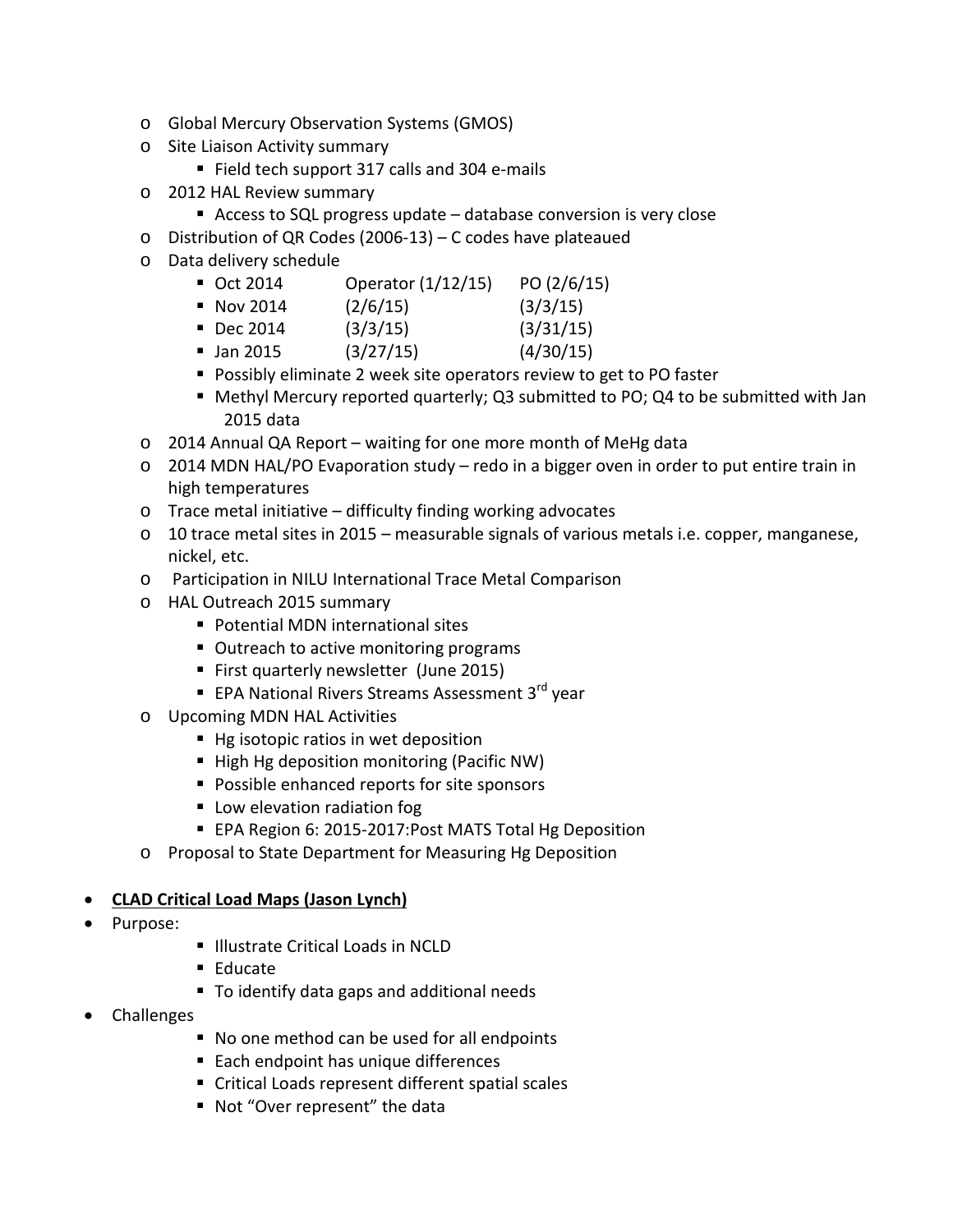- To display uncertainty
- Critical Loads Map Series
	- Empirical Pardo et al 2011/Geiser et al 2010
	- Forest Ecosystem  $-$  CL for acidity
	- Surface water  $-$  CL for acidity
	- o Lots of decisions on each to determine a solid map
	- o Empirical CL map for N maps presented based on Pardo and Geiser work
	- Presentation
		- NCLD metadata file
		- Short summary PDF of on-line document
		- **Short summary document (EROS) in progress**

## • **NADP Site Operators On-Line Training (Jason Karlstrom)**

- o Online training via anymeeting.com
- o Since the Fall 2014 meeting there have been 2 CAL (Nov 2014/Mar 2015) webinars and no HAL
- o There are upcoming webinars this summer
- o Training videos in progress
- o There are webinar limitations i.e. zoom
- o Videos posted on Youtube and CAL websites

# • **Evaluation of Methyl Mercury (Greg Wetherbee)**

- o MDN Network of sites
	- Method of collection modified ACM, NCON, Dual NCON
	- Glassware and sample train
- o Sample Processing
	- Weekly or event MeHg split/ monthly MeHg composite
- o Sample Analysis Eurofins Frontier Global Sciences
	- Total Hg US EPA Method 1631
	- Methyl Mercury US EPA Method 1630
- o Extensive QA program
- o Quality ratings codes assigned by the PO
- o Composite samples assigned lowest rating of component samples
- o MeHg summary statistics 2003-2013
	- 5375 non-filtered samples from 74 locations
	- approximately 66% all [MeHg] < RLs
- o MeHg Regression on Ordered Statistics (ROS)
	- $\blacksquare$  All data A, B & C coded
		- Mean [MeHg] 0.122 +/- 0.450 ng/L
		- Median [MeHg] 0.050 ng/L (=RL)
	- Only A & B coded, no debris
		- Mean [MeHg] 0.078 +/- 0.254 ng/L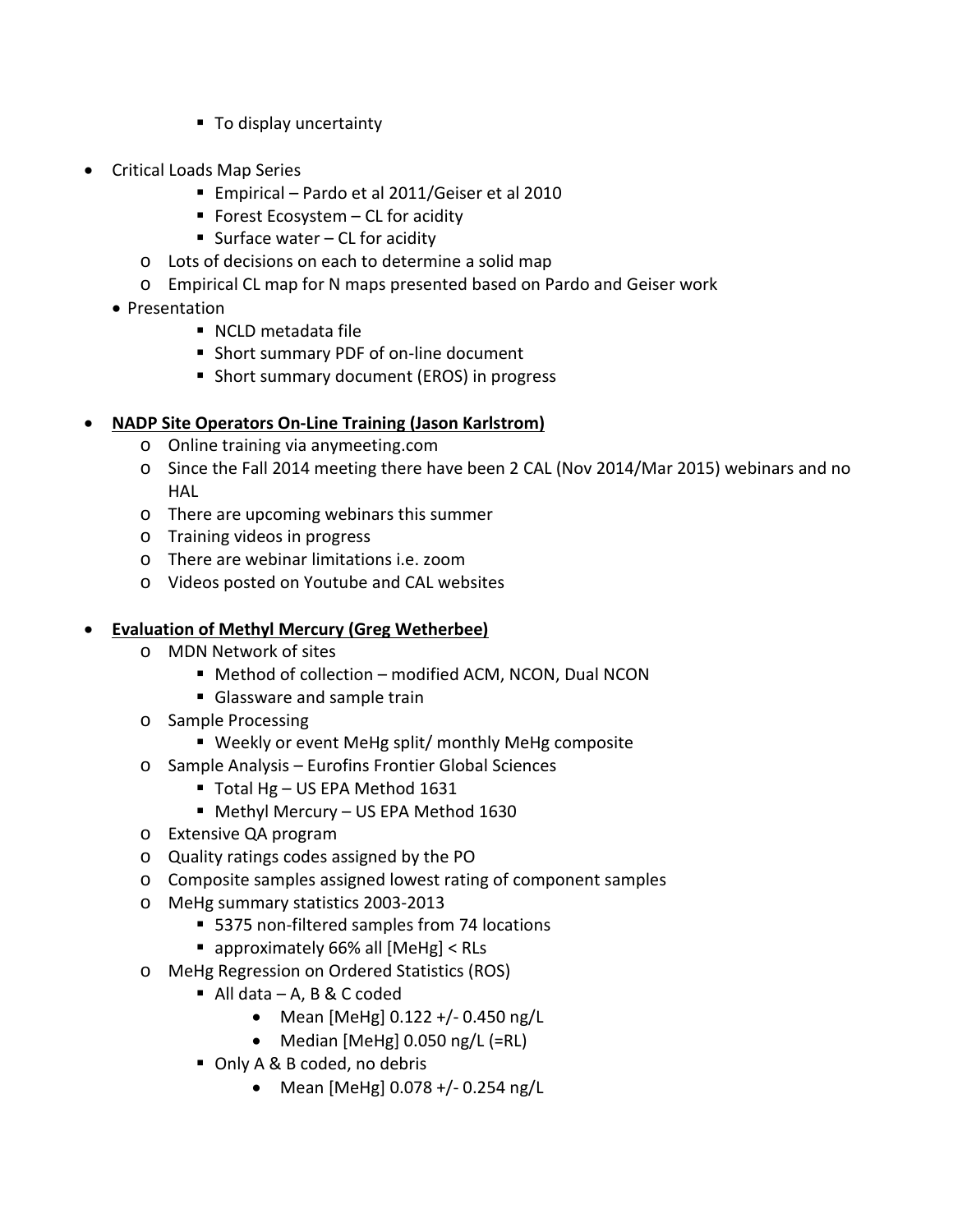- Median [MeHg] 0.019 ng/L
- o Regional consistency in signals of Mean MeHg
- o Spatial variability prelim not a whole lot in annual trends more work to evaluate regional trends
- $\circ$  Is there a consistent period of time when sites see maximum [MeHg]
	- Composite most have max occurring in summer; some have max in Nov/Dec
	- Split bi-modal in % total as MeHg explore seasonality more; seasonality may be due to sampling frequency
- o Uses for NADP MeHg data
	- Investigating sources
	- Evaluate abiotic reaction mechanisms for MeHg production in precipitation
	- Evaluate pathways of MeHg evasion from aquatic environments followed by local rainout
	- Correlate biological responses to MeHg
- o Data access contact NADP
- o Conclusions
	- NADP approved extensive QA data set 1998-2013
	- MeHg typically constitutes a small fraction (<8%) of Total Hg concentration in North American precipitation, but even this small fraction is important to quantify
	- Bi-modal seasonality of MeHg in MDN samples is evident, with greatest frequency of annual maximum [MeHg] occurring in summer.
	- **The maximum MeHg percentage of total Hg occurs most frequently during winter.**
	- Temporal maxima for composite and split samples are slightly different, which warrants investigation

## • **Tekran Comparison Study (Mark Olson)**

- Looking for input on improvement of study
	- o Challenges
	- $\circ$  Low levels! GOM/PBM pg/m<sup>3</sup>
	- o GOM is very sticky. High [GOM] will contaminate manifold
	- o Basic Tekran operation
	- o Critical factors for comparison
		- Gold cartridge variability
		- $\blacksquare$  Flow rates concentrations are dependent on flow accuracy
		- Internal permeation source calibration accuracy/variability
	- o Previous work done by Olson in 2007
	- o Hot topic Denuder bias
		- Negative GOM bias depends on form of GOM
		- **Concentration of Ozone, RH**
		- McClure et al. SEARCH site BHM, AMNet AL19
	- o RAMIX multi instrument comparison
		- Would like to replicate the work
		- Used as a background for study
	- o 1 year comparison at WI07 site with 2537X GEM 4% difference; daisy chain 2537X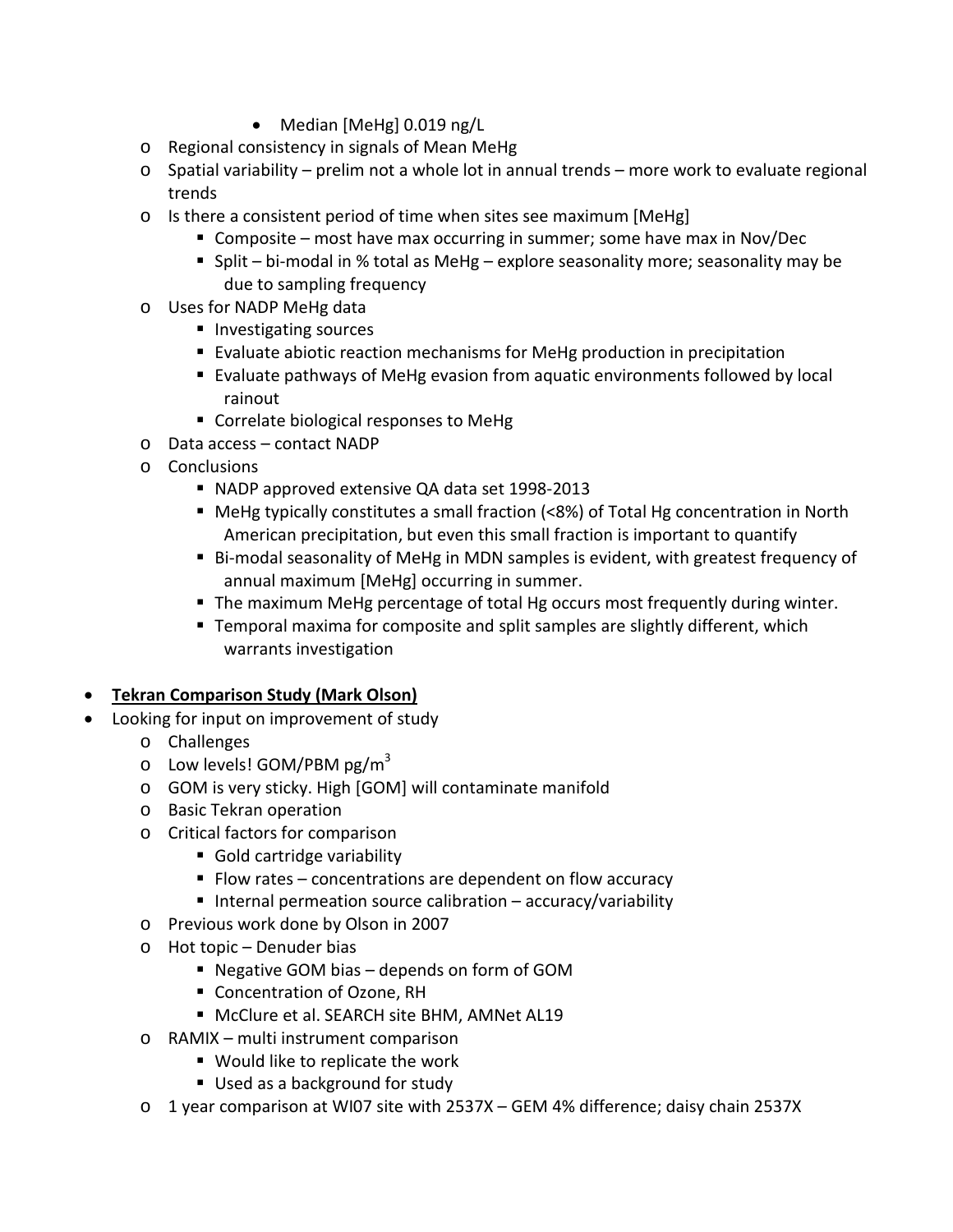IDL=0.51 pg GEM

- $\circ$  GOM and PBM  $\sim$ MDL too low for good comparison
- o GEM
	- Studies completed (almost)
	- **Instrument Detection Limit**
	- Method Detection Limit
	- Daisy chain in ambient air
	- **Precision, Accuracy**
	- **Enough data to publish these results**
- o GOM
	- In-situ concentrations are low and few to compare for precision
	- Need to create GOM
	- Multiple instruments results = Precision
	- Total Mercury analysis = Accuracy
- o CEEPAMS Chimney Experiment to Establish Precision and Accuracy for Mercury Species
	- Focus on GEM/GOM
	- 3 actual inlets at same location in manifold
	- adjustable flow rate 2-8 m/s
	- permeation tubes HgBr2 HgCl2 at 2,4,6,8,10 cm
	- full outdoor met
	- **future ozone analysis and generator**
	- independent study
	- Flows 2537 flow rates adjusted to within 0.2%; inlet flows adjusted to within 0.2%
	- CALS variability, concentrations normalized
	- Total Hg need to heat to 650°C to convert all species to GEM
		- Difference method comparing Total Hg to GEM concentrations
		- Not seeing difference , need to figure out
		- Will increase total Hg analyzers from 1.5 l/min to 10 l/min
- o Next Steps
	- Use Cation Exchange Membrane to determine if GEM increase is GEM only
	- Control GOM production? Temp and flow
	- Change inlet temperature
	- Change denuder coatings
	- **Produce and monitor Ozone**
	- Relationship to humidity

## • **SCUAM Pilot Network Development (Rich Pouyat)**

- Refer to NOS minutes
	- o Pam Templer and Tom Whitlow : Creating a Sub-Network of NADP Monitoring Stations in Urban Centers: Test Cases in NYC and Boston
	- o Goal
		- Create Sub-Network of Urban sites within NADP
		- Measure spatial heterogeneity of urban landscape
	- o Constraints and challenges of establishing Sub-Network of sites